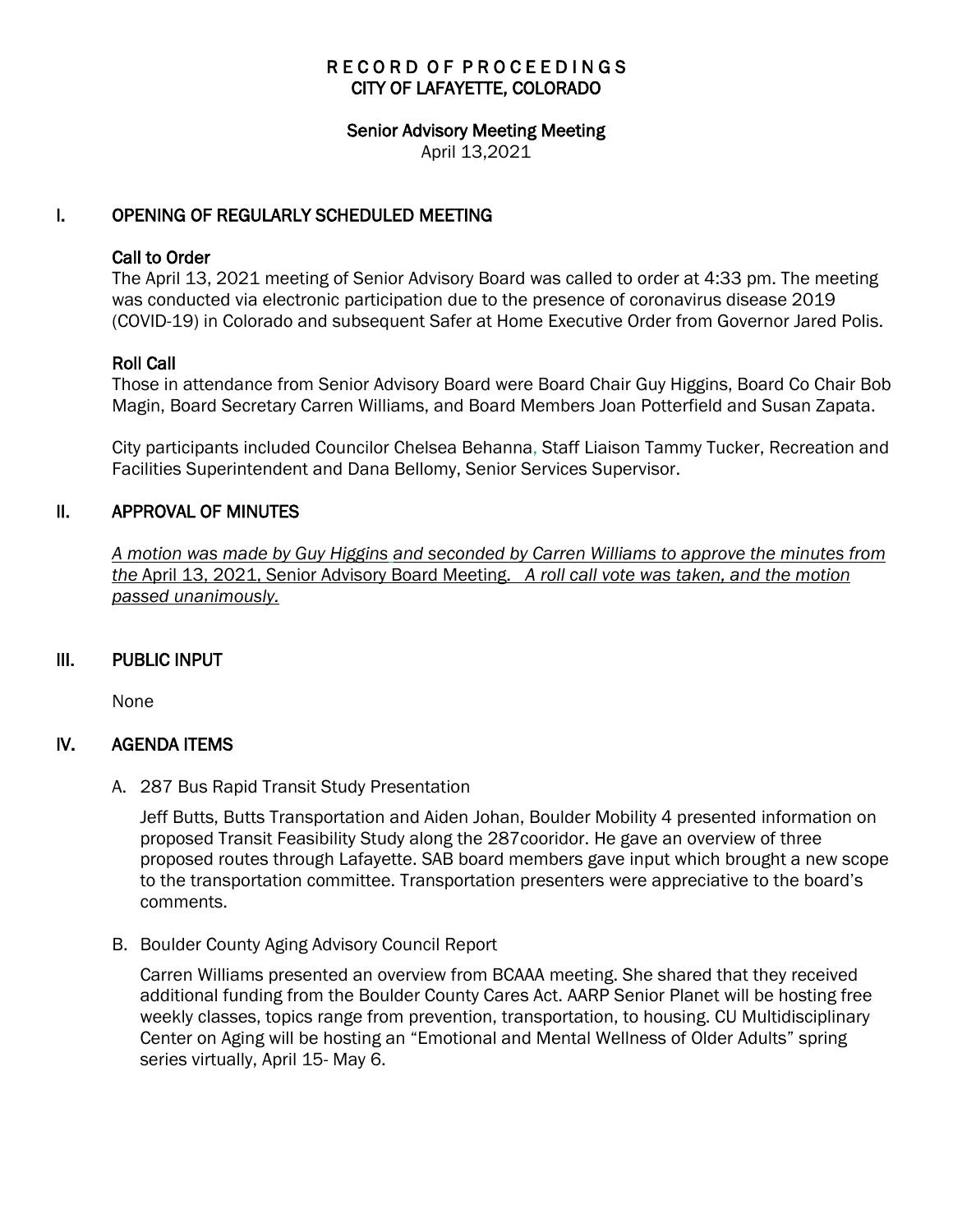Senior Advisory Board Meeting April 13, 2021 Page 2

C. Walkability Route Discussion

Board members discussed the Walkability Route from the Senior Center to the Recreation Center to the Library. Tammy Tucker shared information on the current Lafayette Walk and Wheel program. Tammy shared that with the input from the Senior Advisory Board, city staff will review adding the Senior Center as a connector route to the Walk and Wheel Route. Board members asked if additional signage could be added and will consider asking if the new route can be added to the "Activate Lafayette" app.

D. Lafayette Housing Discussion

Board members discussed the Housing letter prepared by Bob Magin.

*A motion was made by Joan Potterfield and seconded by Guy Higgins to submit the Housing to Lafayette City Council. Motion was passed unanimously.*

E. Older American's Month Proclamation

Board Members reviewed the finalized Older American's Month Proclamation.

*A motion was made by Guy Higgins and seconded by Susan Zapata to submit the proclamation to Lafayette City Council for the April 20, 2021 meeting. Motion was passed unanimously.*

### V. NEW BUSINESS

Board member Bob Magin shared Boulder Daily Camera's lunchtime "Aging at Altitude" webinars are available from noon to 1 pm during April 12-30, 2021.

Board member Carren Williams discussed the positive comments regarding the improvements to the gardens on Emma Street. Improvements included irrigation and more planting beds.

### VI. COUNCIL REPORT

Councilor Behanna shared information about the status of the Comp Plan and offered to answer any questions.

### VII, STAFF REPORT

Staff member, Dana Bellomy, Senior Services Supervisor reported 29 cards were delivered by volunteer Susan Wiitala in March. The "Connect with Tech" program continues to provide Older Adults with Chromebooks and connectivity. The 1<sup>st</sup> Snow Removal Volunteer Virtual Appreciation Event was held. Additionally, the Senior Center will be hosting an iPad, iPhone and Android class for patrons with low vision in May.

Staff Liaison, Tammy Tucker, Recreation and Facilities Superintendent discussed the upcoming Boards and Commissions Annual Training, All Board members are required to attend one of the three virtual sessions. Boulder County COVID Dial Level will be in effect beginning April 16. The Waterpark is preparing to be open for the summer.